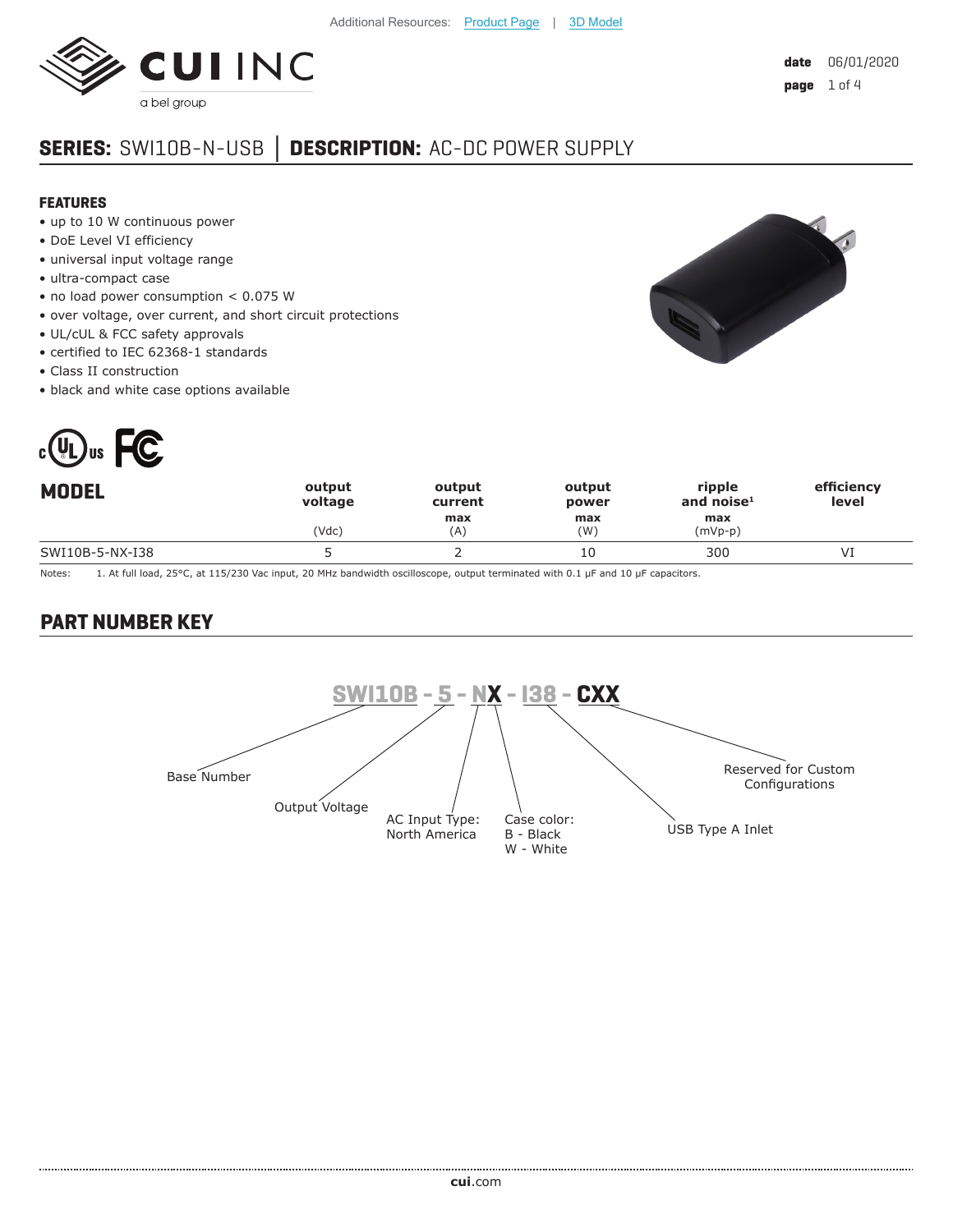As per Telcordia SR-332 (Issue 2), at 115/230 Vac,

RoHS yes

**ENVIRONMENTAL**

..................

#### **INPUT**

| parameter                      | conditions/description                | min | typ            | max   | units         |
|--------------------------------|---------------------------------------|-----|----------------|-------|---------------|
| voltage                        |                                       | 90  |                | 264   | Vac           |
| frequency                      |                                       | 47  |                | 63    | Hz            |
| current                        | at nominal input voltage              |     |                | 0.3   | A             |
| leakage current                | at nominal input voltage & frequency  |     |                | 0.25  | mA            |
| no load power consumption      | at 115/230 Vac                        |     |                | 0.075 | W             |
| <b>OUTPUT</b>                  |                                       |     |                |       |               |
| parameter                      | conditions/description                | min | typ            | max   | units         |
| regulation                     |                                       |     | ±5             |       | $\frac{0}{0}$ |
| start-up time                  | at nominal input voltage              |     |                | 3     | S             |
| rise time                      | at nominal input voltage              |     |                | 100   | ms            |
| hold up time                   |                                       | 5   |                |       | ms            |
| <b>PROTECTIONS</b>             |                                       |     |                |       |               |
| parameter                      | conditions/description                | min | typ            | max   | units         |
| over voltage protection        |                                       |     |                | 10    | Vdc           |
| over current protection        | output shut down, auto recovery       |     |                | 3.0   | A             |
| short circuit protection       | yes                                   |     |                |       |               |
| <b>SAFETY &amp; COMPLIANCE</b> |                                       |     |                |       |               |
| parameter                      | conditions/description                | min | typ            | max   | units         |
| isolation voltage              | input to output at 10 mA for 1 minute |     | 3,000<br>4,242 |       | Vac<br>Vdc    |
| safety approvals               | UL/cUL                                |     |                |       |               |
| EMI/EMC                        | <b>FCC</b>                            |     |                |       |               |

**parameter conditions/description min typ max units** operating temperature  $\degree$ C storage temperature and the storage temperature and the storage temperature  $\sim$  60  $\sim$   $\degree$ C operating humidity non-condensing 20 85 % storage humidity on the non-condensing the storage of the storage humidity of the non-condensing the storage of  $\frac{95}{2}$  and  $\frac{95}{2}$  and  $\frac{95}{2}$  and  $\frac{95}{2}$  and  $\frac{95}{2}$  and  $\frac{95}{2}$  and  $\frac{95}{2}$  and  $\frac{9$ 

as per leicordia SR-332 (Issue 2), at 115/230 Vac, 50,000<br>full load, 0°C~40°C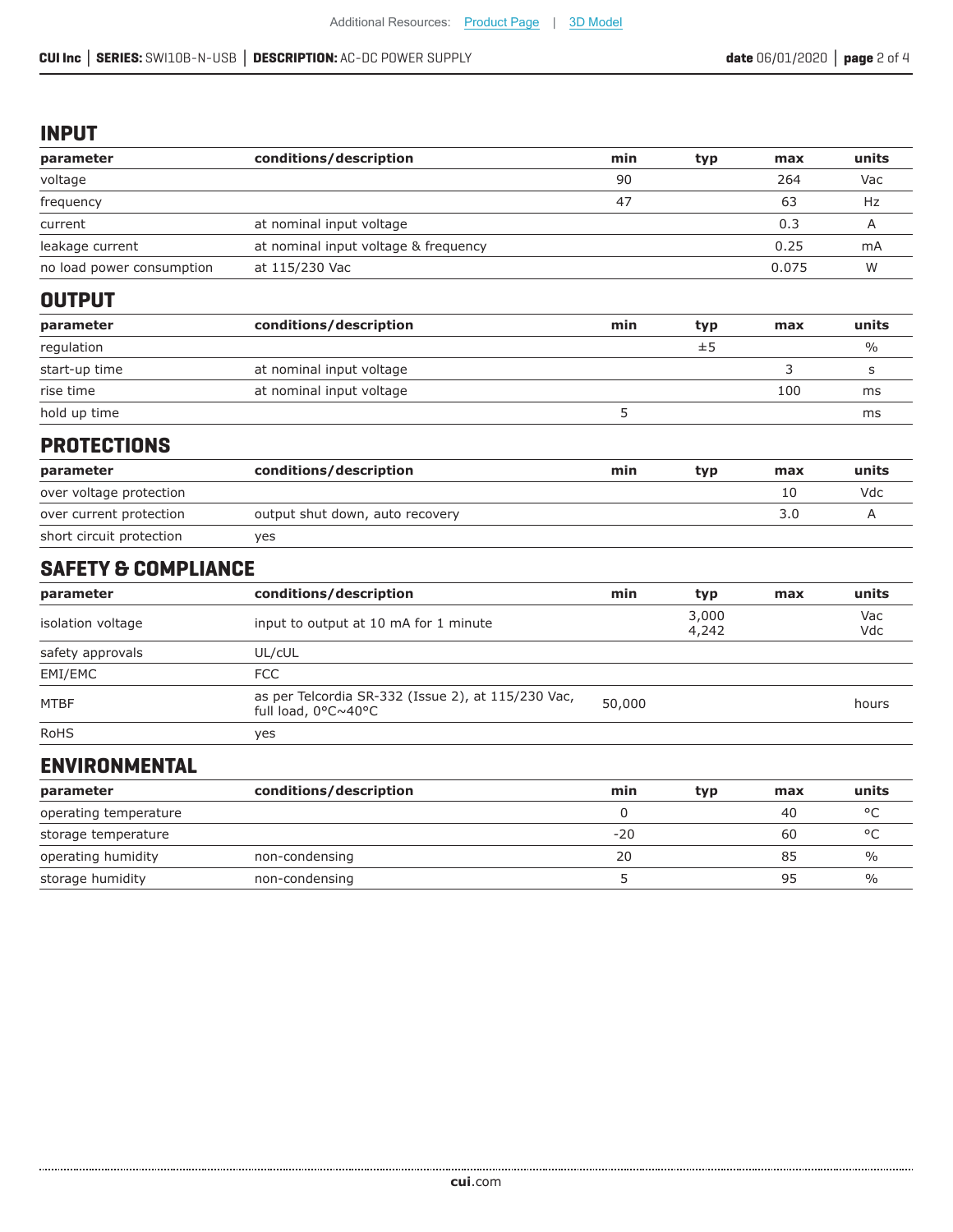# **MECHANICAL**

| conditions/description | min | typ | max | units |
|------------------------|-----|-----|-----|-------|
| 68.7 x 37 x 23.5       |     |     |     | mm    |
| North America, 2-pin   |     |     |     |       |
|                        |     | ے ر |     |       |
|                        |     |     |     |       |

### **MECHANICAL DRAWING**

units: mm











| PIN                        | Output Voltage |  |  |  |
|----------------------------|----------------|--|--|--|
| 1                          | $+5V$          |  |  |  |
| 2                          | Short          |  |  |  |
| 3                          | Short          |  |  |  |
| 4                          | <b>GND</b>     |  |  |  |
| $+5$<br>1<br>п<br>4<br>GND |                |  |  |  |